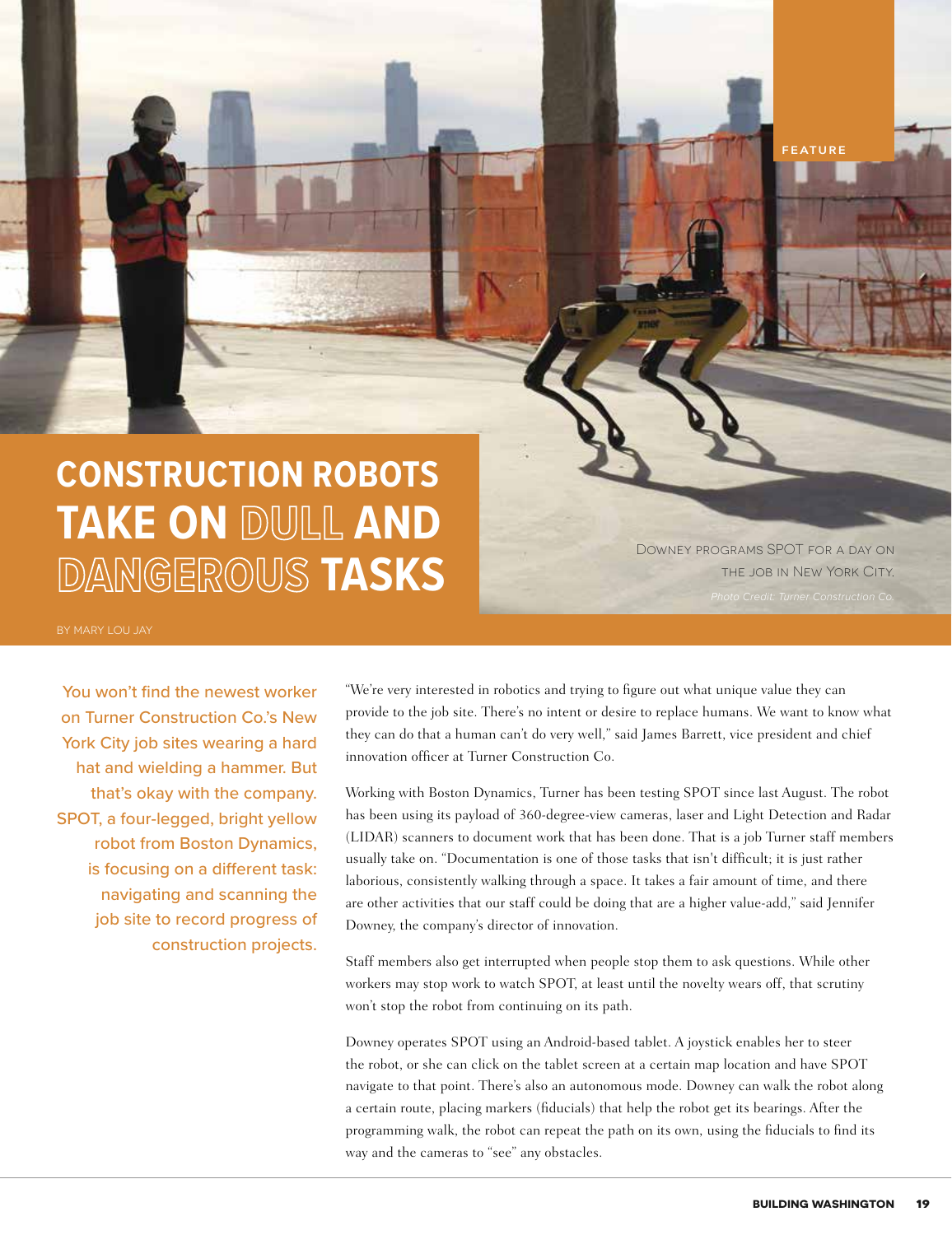

*Photo Credit: Turner Construction Co.* Boston Dynamics' SPOT utilizes 360-degree-view cameras, laser and LIDAR scanners to document work.

SPOT's ability to navigate obstacles is one thing that Turner is testing. "How many things can change along that walk before SPOT gets deadlocked and doesn't know where it is? A construction site is so dynamic that you have to work on the assumption that things are not going to be in the same place the next day," said Downey.

SPOT does some things very well, like walking across a metal deck with rebar on it. That's difficult for humans. But other things, like a puddle of water, might bring it to a halt. Boston Dynamics said that large, deep pools of still water with reflections — and mirrors in general — are a known perception challenge for SPOT. Adjusting the friction settings for the increased drag of the water and decreased speed does help.

As Boston Dynamics gets feedback from Turner and a few other construction company partners, it's been upgrading the software to make the robot easier to operate.

## **Adding Value**

While SPOT itself is attracting most of the attention on the job sites, it's the data being collected that's most valuable to construction projects, said Barrett.

"Our thinking is that the progress monitoring is probably one of the strongest use cases, because that's something we do in a very manual process right now," he said. Since laser scanners don't need light, a robot might eventually walk the job site at night on its own, capturing the current state of the project every day. Those scans could be loaded into BIM models and other software programs to check what's actually happened on site. At present, it's too expensive and labor intensive to have people perform daily or weekly scans; a robot might make that more economically feasible.

"We're also talking to a company that sells asset tagging and tracking technologies. If you tag things on the floor and put an RFID reader on SPOT's back, it could walk around the site and be constantly pinging those RFID tags. You would have a real-time update of where assets are on the floor," said Barrett.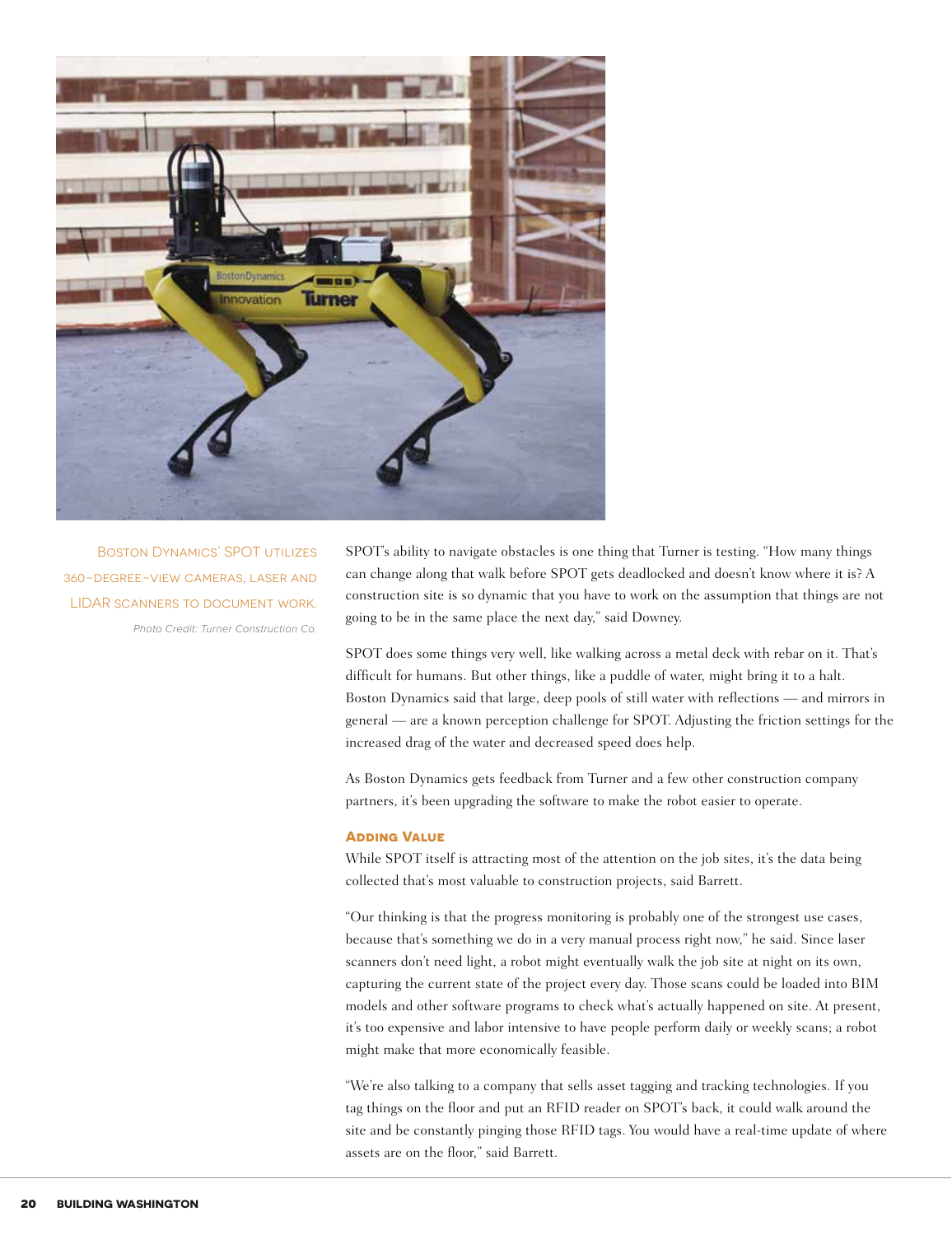Both Barrett and Downey expect there will be more robots on job sites as time goes on.

"I really do think that robots will be part of the job site future as we get a better understanding of the tasks on which they can assist and augment our job site staff," Downey said.

## **Reducing Injuries, Increasing Productivity**

Construction Robotics has developed two robots: SAM (semi-automated mason) and the MULE (material unit lift enhancer) for use in the masonry trade.

Scott Peters, the company's president and co-founder, said robots can help solve some chronic industry challenges like labor shortages, labor costs and lack of production predictability. They could also relieve workers of some of the dangerous and difficult lifting tasks that can result in back and shoulder injuries.

The SAM robot functions as a partner to the mason, who measures and lays out the wall, programs the machine and then feeds it brick and mortar. The robot lifts each brick, adds mortar and then places it into position. The mason still performs tasks like striking the joints and installing wall ties and flashing.

The robot can't lay bricks faster than experienced masons, but it does offer repeatability, consistency and quality, Peters said. Unlike a mason, it doesn't get fatigued or hurt, so it can perform the task over and over again. On one project, a SAM worked around the clock to get a job completed more quickly.

The company first demonstrated its SAM robot in 2015. SAM models have worked on several projects throughout country since that time, including a few in the greater Washington, DC area.

Construction Robotics' MULE is less sophisticated but has gained wider adoption than SAM. It is a basic robot that reduces the stress of lifting for masonry workers. Its function is to pick up a block and weigh it, then hold it for the mason who moves it into position. "Users interact with it very naturally; they can push on the block, up, down and sideways, and it feels weightless to them," said Peters. The "smart" part of this robot is how it weighs each block and adjusts its movements for that weight.

**"I REALLY DO THINK THAT ROBOTS WILL BE PART OF THE JOB SITE FUTURE AS WE GET A BETTER UNDERSTANDING OF THE TASKS ON WHICH THEY CAN ASSIST AND AUGMENT OUR JOB SITE STAFF."**

**— JENNIFER DOWNEY**



Construction Robotics' MULE helps a masonry worker to pick up blocks and hold it for the mason who puts **IT INTO PLACE.** 

*Photo Credit: Construction Robotics*